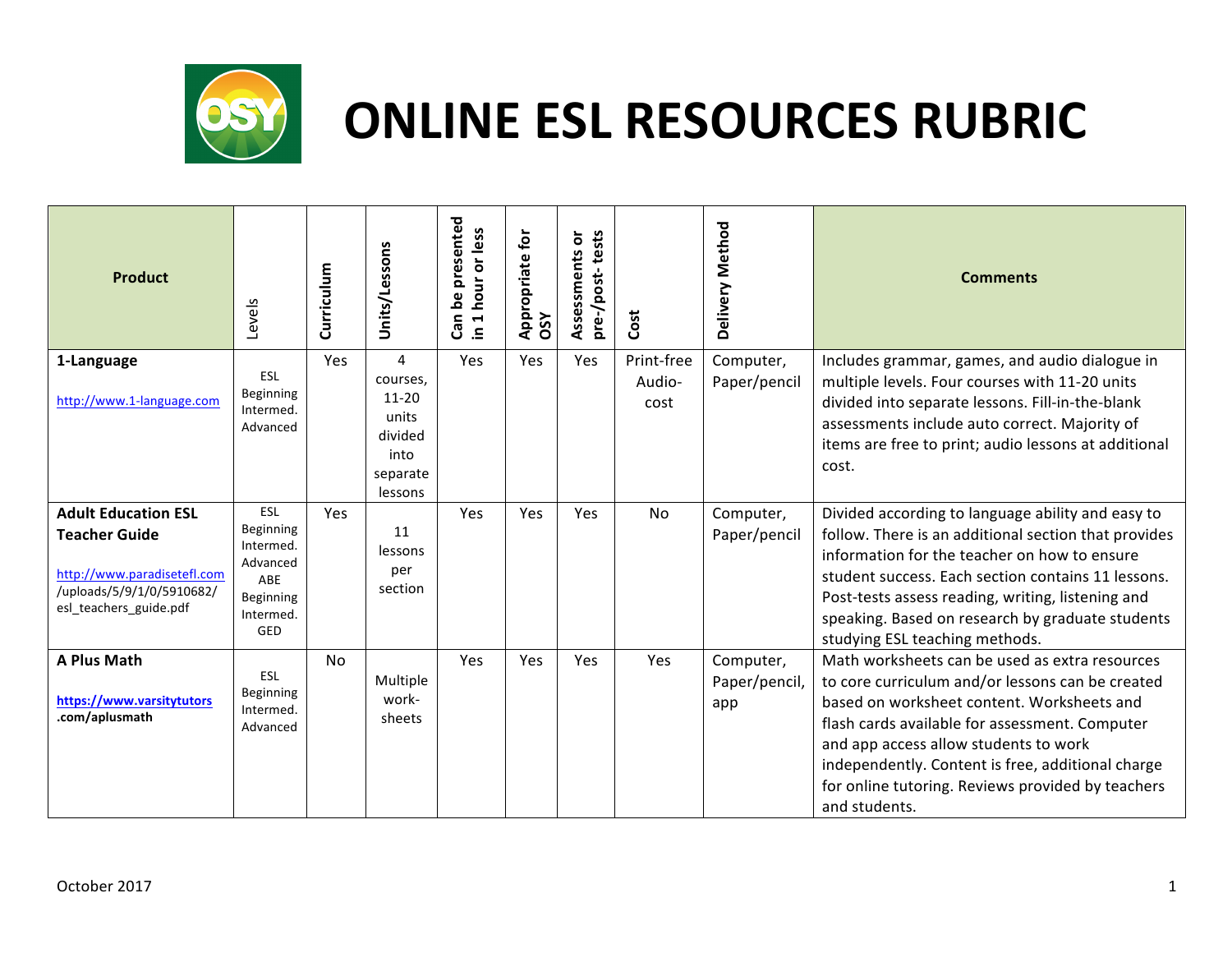

| Product                                                                                                                   | Levels                                    | Curriculum | Units/Lessons                                     | presented<br>in 1 hour or less<br>ە<br>م<br>Can | for<br>opriate<br>Appro<br>OSY | Assessments or<br>pre-/post-tests | Cost | Delivery Method           | <b>Comments</b>                                                                                                                                                                                                                                                                                                                    |
|---------------------------------------------------------------------------------------------------------------------------|-------------------------------------------|------------|---------------------------------------------------|-------------------------------------------------|--------------------------------|-----------------------------------|------|---------------------------|------------------------------------------------------------------------------------------------------------------------------------------------------------------------------------------------------------------------------------------------------------------------------------------------------------------------------------|
| <b>Basic Computer Skills</b><br><b>Curriculum</b><br>http://spclc.org/<br>curricula-<br>resources/computer-<br>curriculum | ESL<br>Beginning<br>Intermed.<br>Advanced | Yes        | 8 units,<br>69 lessons                            | Yes                                             | Yes                            | Yes                               | No   | Paper/pencil              | Printable units with lessons including math numeracy,<br>reading, writing, GED readiness, employment<br>transition. Lessons progress from basic to difficult.<br>Lessons include worksheets with fill-in-the-blank,<br>vocabulary building, Q&A, etc. Materials for non-<br>literate students available. All materials compiled by |
| <b>Busy Teacher</b><br>http://busy<br>teacher.org                                                                         | ESL<br>Beginning<br>Intermed.<br>Advanced | <b>No</b>  | Multiple<br>work-<br>sheets                       | Yes                                             | Yes                            | Yes                               | No   | Paper/pencil              | literacy consortium.<br>Variety of free worksheets, games and flashcard<br>lessons may be used to modify or reinforce<br>curriculum. Informal and formal assessments<br>provided.                                                                                                                                                  |
| <b>English Club</b><br><b>Worksheets</b><br>https://www.english<br>club.com/esl-worksheets/<br>conversation/              | ESL<br>Beginning<br>Intermed.<br>Advanced | Yes        | 9 units<br>$6 - 10$<br>lessons per<br>unit        | Yes                                             | Yes                            | Yes                               | No   | Computer,<br>Paper/pencil | Daily lessons cover conversational topics, listening<br>activities, reading/writing exercises in topics including<br>current events, history, leisure, etc. Quizzes, Q&A,<br>and oral activities available. Site has been in existence<br>since 1997 and includes many positive reviews from<br>students and teachers.             |
| <b>ESL Galaxy</b><br>http://www.esl-galaxy.com                                                                            | ESL<br>Beginning<br>Intermed.<br>Advanced | No         | Work-<br>sheets<br>& inter-active<br>online games | Yes                                             | Yes                            | Yes                               | Yes  | Computer,<br>Paper/pencil | Free curriculum supports include 2000+ worksheets<br>and interactive online games. Full downloadable<br>lessons and PowerPoints cost \$25 and up. Topics<br>include science, math, vocabulary, and reading. Pre-<br>and post-assessments and quizzes available.                                                                    |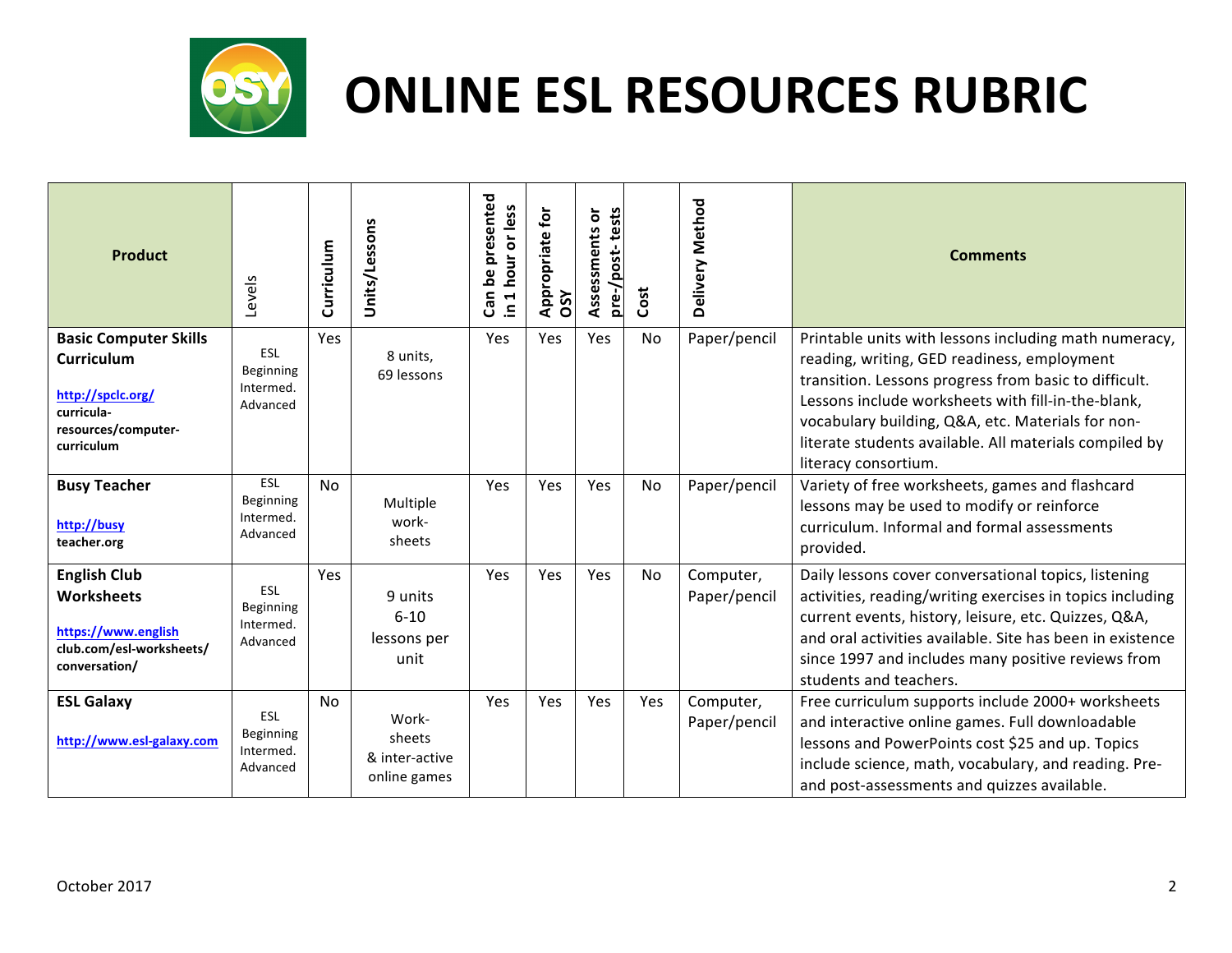

| <b>Product</b>                                                                                             | Levels                                                        | Curriculum | Units/Lessons                                                                                                                     | presented<br>in 1 hour or less<br>ە<br>م<br>Can | Appropriate for<br>OSY | pre-/post-tests<br>Assessments or | Cost      | Delivery Method                     | <b>Comments</b>                                                                                                                                                                                                                                                                                                                  |
|------------------------------------------------------------------------------------------------------------|---------------------------------------------------------------|------------|-----------------------------------------------------------------------------------------------------------------------------------|-------------------------------------------------|------------------------|-----------------------------------|-----------|-------------------------------------|----------------------------------------------------------------------------------------------------------------------------------------------------------------------------------------------------------------------------------------------------------------------------------------------------------------------------------|
| <b>ESL Gold</b><br>http://esigoid<br>.com                                                                  | ESL<br>Intermed.<br>Advanced<br>ABE<br>Beginning<br>Intermed. | Yes        | Daily<br>online<br>lessons<br>and $30+$<br>articles<br>can be<br>lessons                                                          | Yes                                             | Yes                    | Yes                               | No        | Computer<br>Paper/<br>pencil        | Wide variety of supports and lessons include speaking,<br>reading, writing, listening, grammar, and TOEFL<br>preparation. Lessons may easily be formed into daily<br>curriculum and may be completed independently or with a<br>teacher. Additional cost for online tutoring. Quizzes<br>available at the end of each section.   |
| <b>ESL Intensive English</b><br>for International<br><b>Students</b><br>http://eslus.com<br>/esicenter.htm | ESL<br>Advanced<br>ABE<br>Intermed.<br>GED                    | Yes        | Grammar<br>10 units/<br>10 lessons<br>Reading<br>6 units/<br>21 lessons<br>Writing<br>1 unit/<br>1 lesson<br>Spelling<br>10 units | Yes                                             | Yes                    | Yes                               | No        | Computer                            | Units include speaking, listening, grammar, writing and<br>reading. Twelve or more lessons make up each unit.<br>Lessons are geared toward more advanced language<br>learners and are appropriate for teacher-guided<br>instruction. Quizzes provided at end of each lesson.                                                     |
| <b>ESL Party Land</b><br>https://www.wyzant<br>.com/resources/<br>lessons/english/esl                      | ESL<br>Beginning<br>Intermed.<br>Advanced                     | Yes        | 20<br>chapters<br>with<br>multiple<br>lessons                                                                                     | Yes                                             | Yes                    | Yes                               | <b>No</b> | Computer<br>Paper/<br>pencil<br>App | Curriculum includes reading, writing, grammar, listening,<br>math, science and history. Lessons are geared toward<br>more advanced language learners and is appropriate for<br>teacher-guided instruction. Quizzes provided at end of<br>each lesson. Additional cost for online tutoring. Site can be<br>confusing to navigate. |
| <b>Genki English</b><br>http://genkienglish<br>.net/teaching/<br>welcome/                                  | ESL<br>Beginning<br>Intermed.<br>Advanced                     | Yes        | 12 levels<br>/units<br>with 7<br>lessons in<br>each                                                                               | Yes                                             | Yes*                   | Yes                               | Yes       | Computer<br>Paper/<br>pencil        | Complete set (student books and flashcards) costs \$499.<br>Individual teacher sets are \$49.95. Harvard researched and<br>certified to A1 and A2 CEFR standard (Common European<br>Framework of Reference for Languages).<br>*geared toward younger students                                                                    |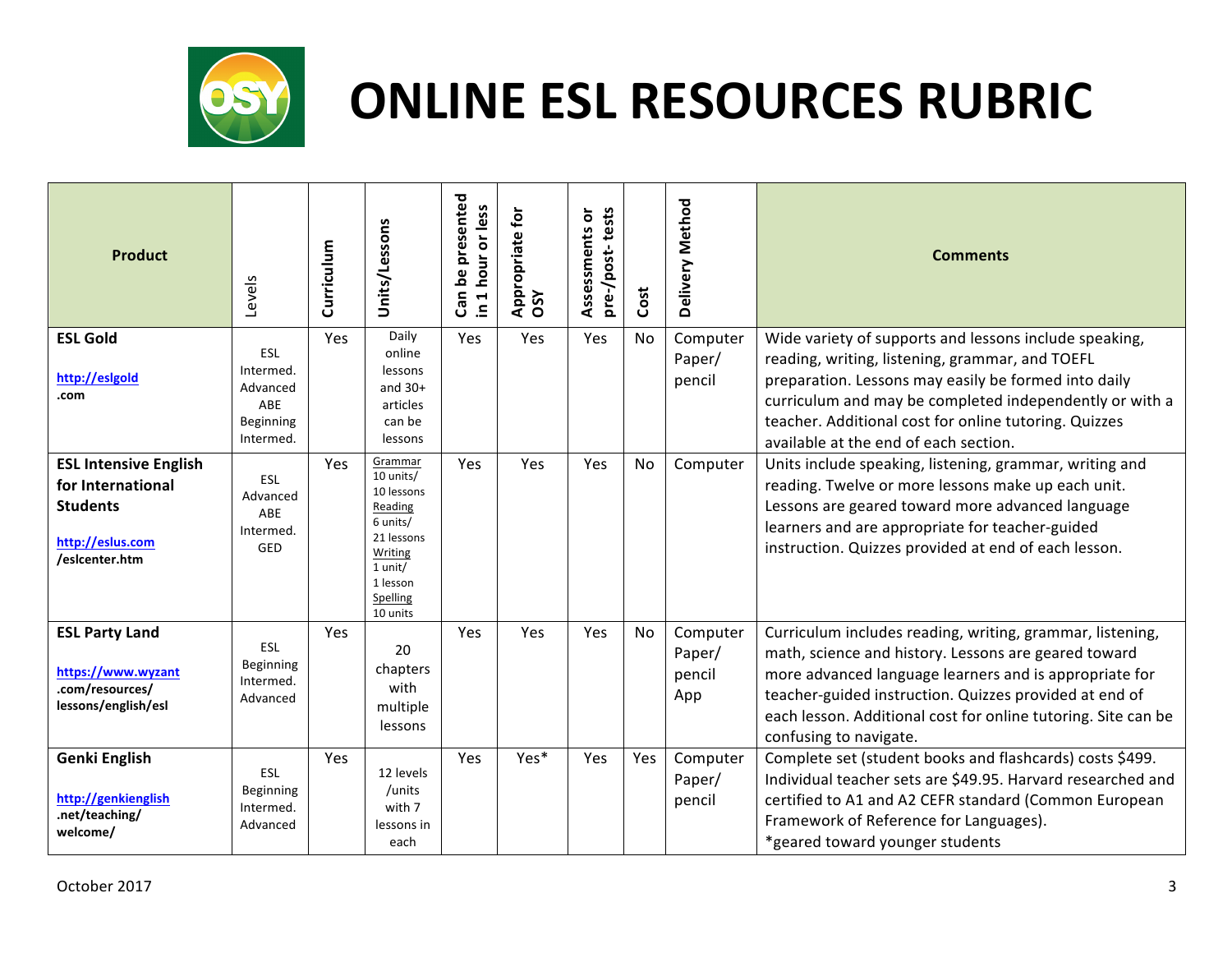

| <b>Product</b>                                                                                                     | Levels                                                               | Curriculum | Units/Lessons                                                                                              | Can be presented<br>hour or less<br>$\blacksquare$<br>$\equiv$ | Appropriate for<br>OSY | pre-/post-tests<br>Assessments or | Cost | Delivery Method | <b>Comments</b>                                                                                                                                                                                                                                     |
|--------------------------------------------------------------------------------------------------------------------|----------------------------------------------------------------------|------------|------------------------------------------------------------------------------------------------------------|----------------------------------------------------------------|------------------------|-----------------------------------|------|-----------------|-----------------------------------------------------------------------------------------------------------------------------------------------------------------------------------------------------------------------------------------------------|
| <b>Illuminations</b><br>http://illuminations<br>.nctm.org                                                          | ESL<br>Intermed.<br>Advanced<br>ABE<br>Beginning<br>Intermed.<br>GED | Yes        | $preK - 2$ :<br>14 lessons<br>$3 - 5:$<br>37 lessons<br>$6 - 8:$<br>46 lessons<br>$9 - 12$ :<br>30 lessons | Yes                                                            | Yes                    | No                                | No   | Computer        | Math lessons that can be used for ESL vocabulary.<br>Would be difficult for non-English speakers to use<br>independently. Researched by National Council of<br><b>Teachers of Mathematics.</b>                                                      |
| <b>Internet TESL Journal</b><br>for ESL/EFL Teachers<br>http://iteslj.org                                          |                                                                      | <b>No</b>  | 21 content<br>areas/<br>167 lessons<br>total                                                               | Yes                                                            | Yes                    | Yes                               | No   | Computer        | Lessons focus on grammar and vocabulary. Site<br>offers multiple articles for teachers. Quizzes may<br>be used for pre-/post-assessment.                                                                                                            |
| Language of<br><b>Mathematics</b><br>http://www.mced<br>services.com/math<br>/mathindex.htm                        | ESL<br>Intermed.<br>Advanced<br>ABE<br>Beginning<br>Intermed.<br>GED | <b>No</b>  | Lesson<br>supports                                                                                         | Yes                                                            | Yes                    | Yes                               | No   | Computer        | Different math skills from basic to algebra and<br>geometry presented in variety of languages. Site<br>offers other ESL resources for purchase.<br>Developed by MN Department of Children,<br>Families and Learning and the MN Literacy<br>Council. |
| Literacy without a<br>book<br>https://mnliteracy<br>.org/sites/default/<br>files/literacy_without_<br>a_book_0.pdf | ESL<br>Beginning                                                     | No         | 25 lessons                                                                                                 | Yes                                                            | Yes*                   | No                                | No   | Paper/pencil    | Designed as group of language arts lessons with<br>built-in assessments/observations. Developed by<br>the MN Literacy Council.<br>*geared toward younger students                                                                                   |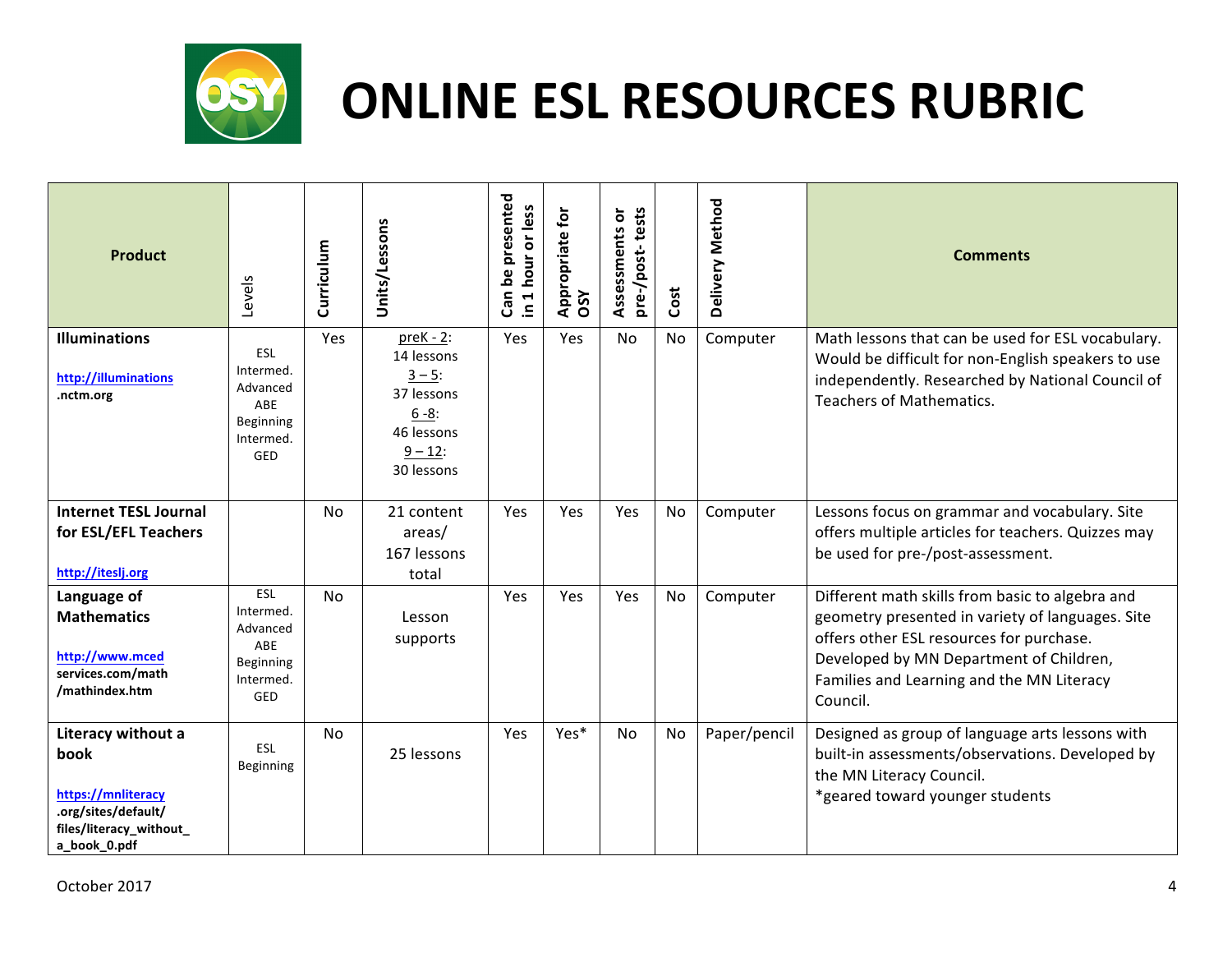

| <b>Product</b>                                                                                                                        | Levels                                    | Curriculum | Units/Lessons                                                                                                    | Can be presented<br>1 hour or less<br>$\tilde{=}$ | $\mathbf{r}$<br>Appropriate f<br>OSY | pre-/post-tests<br>Assessments or | Cost | Delivery Method | <b>Comments</b>                                                                                                                                                                                          |
|---------------------------------------------------------------------------------------------------------------------------------------|-------------------------------------------|------------|------------------------------------------------------------------------------------------------------------------|---------------------------------------------------|--------------------------------------|-----------------------------------|------|-----------------|----------------------------------------------------------------------------------------------------------------------------------------------------------------------------------------------------------|
| <b>Lower-level Employ-</b><br>ment Curriculum<br>https://mnliteracy<br>.org/tools/employ<br>ment-readiness-curriculum                 | ESL<br>Beginning<br>Intermed.<br>Advanced | No         | 7 - 10 lessons                                                                                                   | Yes                                               | Yes                                  | No                                | Yes* | Paper/pencil    | Units with different lessons include lesson plans<br>and are designed to take between 25-30 hours<br>total. No formal assessments. Developed by the<br>MN Literacy Council.<br>*Cost is donation to site |
| <b>Mt. Laurel Schools ESL</b><br><b>Curriculum</b><br>http://www.mtlaure<br>Ischools.org/documents<br>/Curriculum/ESLcurrifix<br>.pdf | ESL<br>Beginning<br>Intermed.<br>Advanced | Yes        | Five full<br>lessons<br>aligned with<br><b>WIDA</b><br>standards                                                 | Yes                                               | Yes                                  | <b>No</b>                         | No   | Paper/pencil    | Lessons sorted by WIDA standards. User would<br>need to develop lesson plans and materials to<br>support lessons.                                                                                        |
| <b>Pre-Beginning ESL</b><br>https://mnliteracy<br>.org/tools/curriculum-<br>lesson-plans/pre-<br>beginning-esl                        | <b>ESL</b><br>Beginning                   | Yes        | Pre-beginning:<br>16 units/<br>complete<br>curriculum<br><b>Beginning ESL:</b><br>13 lessons/ full<br>curriculum | Yes                                               | Yes                                  | No                                | Yes* | Paper/pencil    | Units with different lessons include lesson plans.<br>No formal assessments. Developed by the MN<br>Literacy Council.<br>*Cost is donation to site                                                       |
| <b>Reading for Life</b><br><b>Curriculum</b><br>https://mnliteracy<br>.org/tools/reading-for-life                                     | ESL<br>Beginning<br>Intermed.<br>Advanced | Yes        | Volume 1:<br>Nine units with<br>3+ lessons each<br>Volume 2:<br>13 units with 3+<br>lessons each                 | Yes                                               | Yes                                  | <b>No</b>                         | Yes* | Paper/pencil    | Units with different lessons include lesson plans.<br>No formal assessments. Developed by the MN<br>Literacy Council and MN Department of<br>Education.<br>*Cost is donation to site                     |